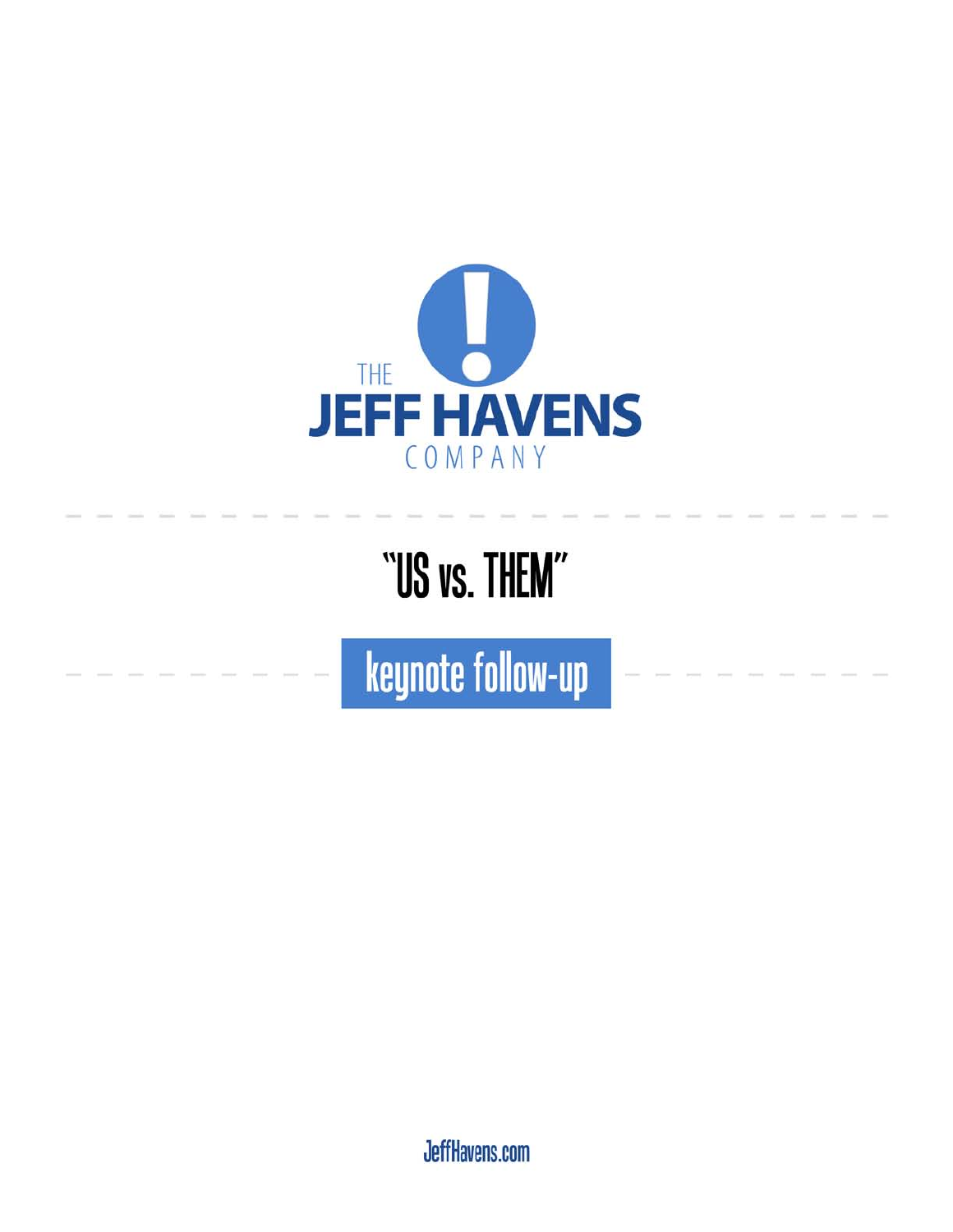# Major Takeaways

- 1. **There are only two generations in the workplace: people younger (or less-experienced) than you are; and people older (or more-experienced) than you are.** That's the way it's been for the entirety of human history. Our current four-generational model has made things seem more complicated than they really are.
- **2. Advancement is a process.** Technology has accelerated the rate at which we do everything except for the rate at which we develop proficiency at things – instruments, sports, relationships, careers, etc. There is no technological substitute for practice. You will get better at your career slowly and over time, because that is the only way it happens.
- 3. **Advancement is a process that never stops.** As a parent, you will continue to learn new things 20 and 30 and 40 years after the birth of your children. And as a professional, you should expect to keep learning new skills, new technologies, and new approaches in the last five years of your career just like you did in the first five years of your career.
- 4. **Your company's current practices and processes exist for extremely good reasons.** To date, those practices and processes are the best that anyone who has ever worked at your company has ever come up with. That doesn't mean they can't be improved, but it definitely means that they shouldn't be completely discounted either.
- 5. **Don't interpret the ideas of others as an implicit attack on your own ideas or authority.** Some of your current practices and processes are outdated or could be improved. That fact should not be viewed as a weakness; it is simply a function of the fact that things change.

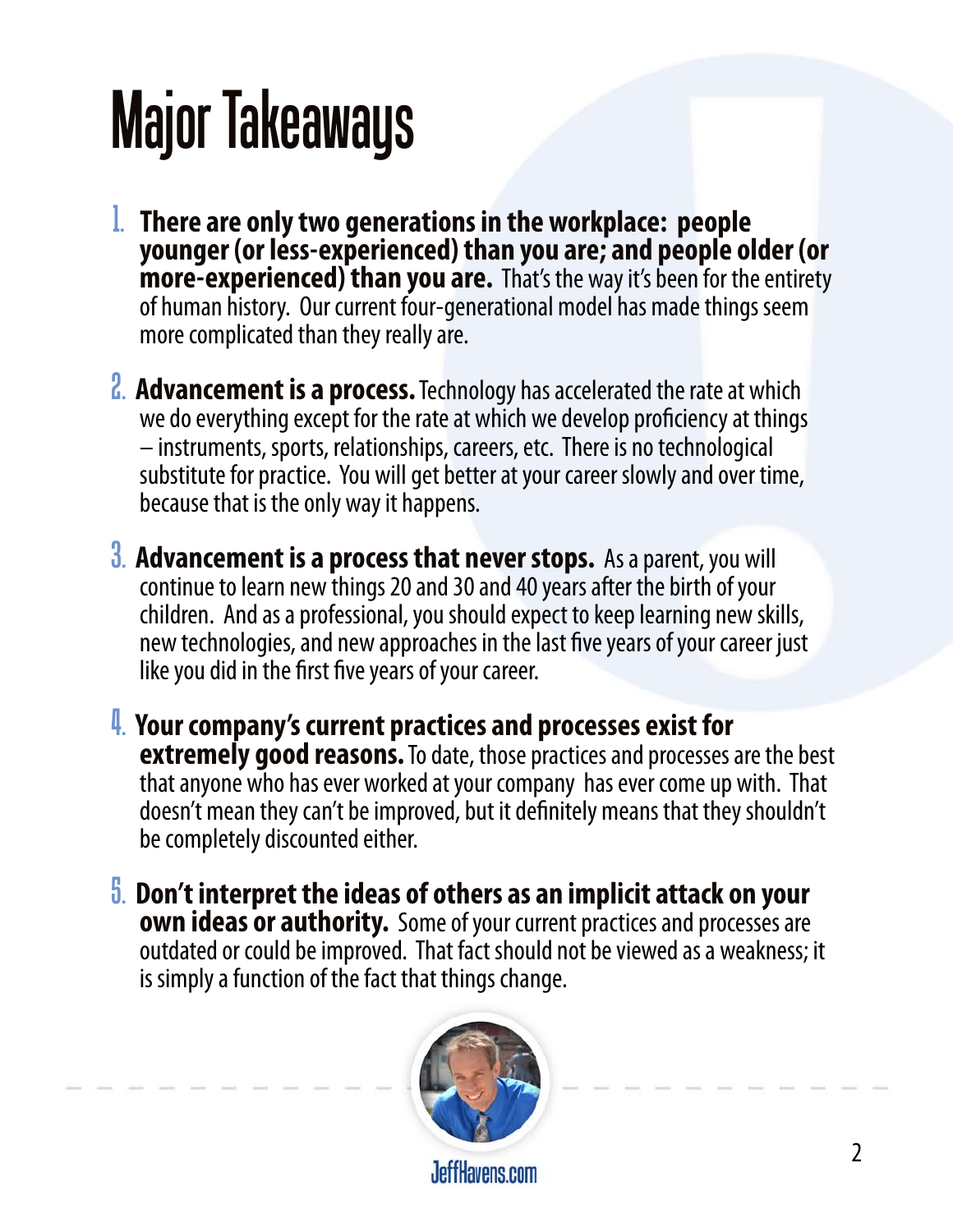- 6. **The world is changing at different rates for different people.** If you grew up before the Internet really took off, then for you the world is changing faster now than it used to. If you grew up after the Internet had established itself, then the world is changing at exactly the same speed it always has. That difference should help you understand why different people approach change in different ways.
- 7. **Some new ideas are bad ideas.** Just ask all those people who invested in Beanie Babies in the mid-90s. Some ideas are wildly popular for a minute and then disappear, and others are truly good but don't manage to capture the market's attention. The reason many of your older colleagues aren't immediately excited about every new idea is because they don't want to repeat the mistakes of the past.
- **8. Some new ideas are good ideas.** Cars, electricity, the Internet I could go on. Every business is constantly trying to decide which existing practices to keep, and which ones to exchange for a new and better way. But without a doubt, some new ideas are going to become industry standard. That's been happening your entire career, and it will continue to happen for the next million years or so.
- 9. **Some things move slower than you wish they would.** Namely, career advancement.
- 10.**Some things move faster than you wish they would.** Technology, anyone?
- 11. **No matter what generation you consider yourself to be a part of, you do not know everything there is to know.** Every generation needs the other, because no one group of people has a monopoly on knowledge. You need your older colleagues to learn how they've done what they've done and to help guide you so that you don't have to constantly reinvent the wheel; and you need your younger colleagues to help you continuously look at your business from a new perspective.

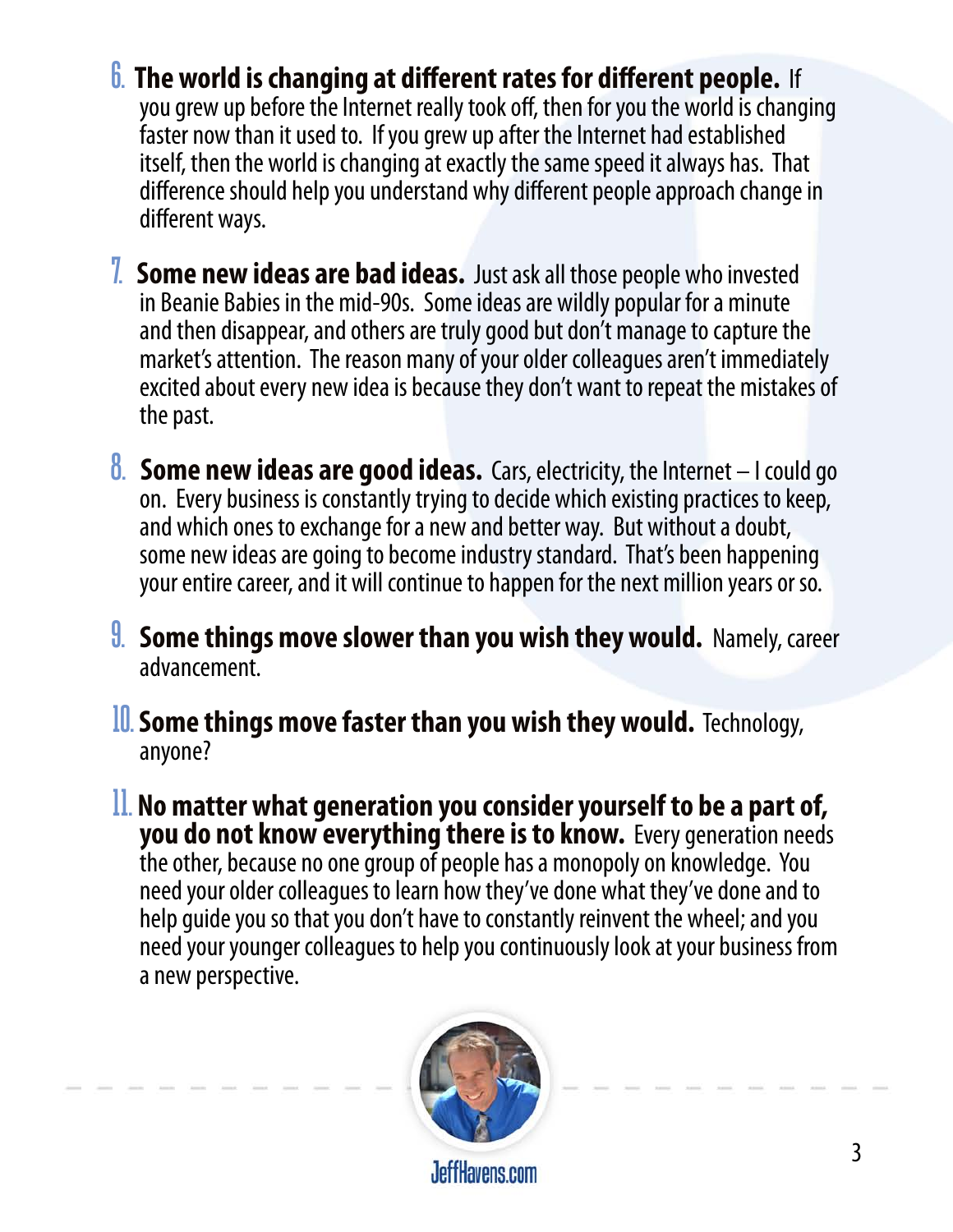## **Generational Statistics**



are actually staying in their jobs longer than at any time since 1963. That means today's Millennials are actually more loyal to their employers than Baby **Boomers were at their age.** 

(Source: Bureau of Labor Statistics)



have mentoring programs, and<br>various studies have shown that employees who receive formal mentorship move forward in their careers faster than those who don't

(Source: Wharton - University of Pennsylvania)



#### supporting every Social Security recipient.

(Source: Social Security Administration)

JeffHavens.com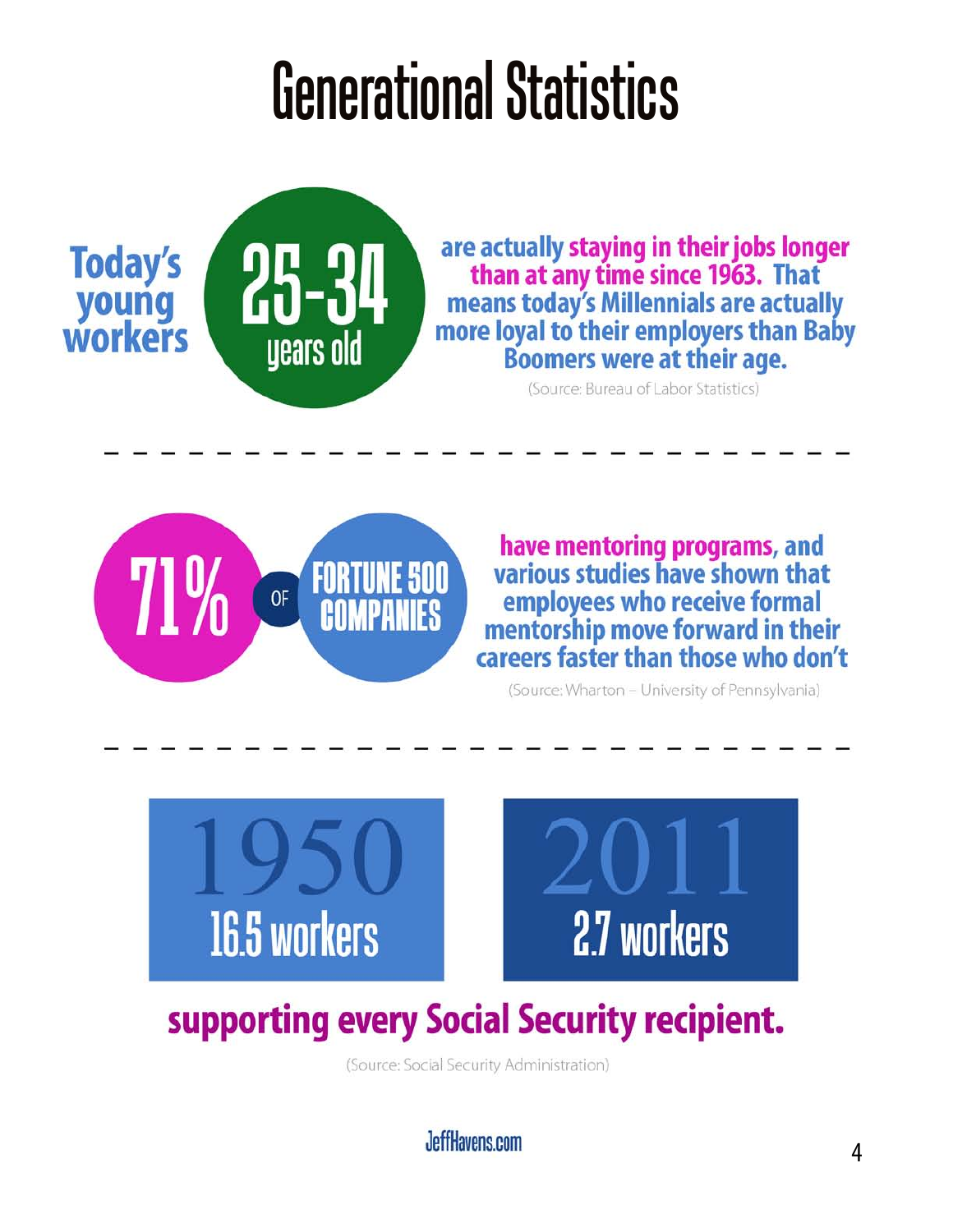# Generational Strategies

Interested in working more effectively with your younger or older colleagues? Here are some things you can do right now:

- 1. **Invite your newest employees to deliver a presentation to the rest of your team on a topic they already know something about.** It will convince your newest team members that you value their knowledge, and it should also convince your older team members that your new hires have something valuable to offer.
- 2. **When discussing a potential change, invite everyone to debate the pros and cons of adoption.** You probably won't get 100% buy-in once the final decision is made, any more than you'll get 100% buy-in from anything. But you will be certain that you're making your decision with all the available information, and everyone will know the potential risks to watch out for as well as the potential rewards for moving forward.
- 3. **Create teams of varying age ranges.** Studies have shown that diverse groups that communicate well with each other are consistently more productive than homogenous teams.
- 4. **Invite your older employees to share some of the failures they've experienced in their career.** This will temper the enthusiasm of your youngest workers to rush forward on a new idea without having thought everything through, and it will also remind your older workers that some of those failures were ultimately very valuable learning experiences.
- 5. **Use analogies to instruments, sports, and relationships as often as possible.** Every one of your employees will have experience in one or more of those three fields, and they can be very useful analogies when it comes time to discuss the pace of advancement, the need to continually work toward improvement, and other issues of motivation and proficiency.